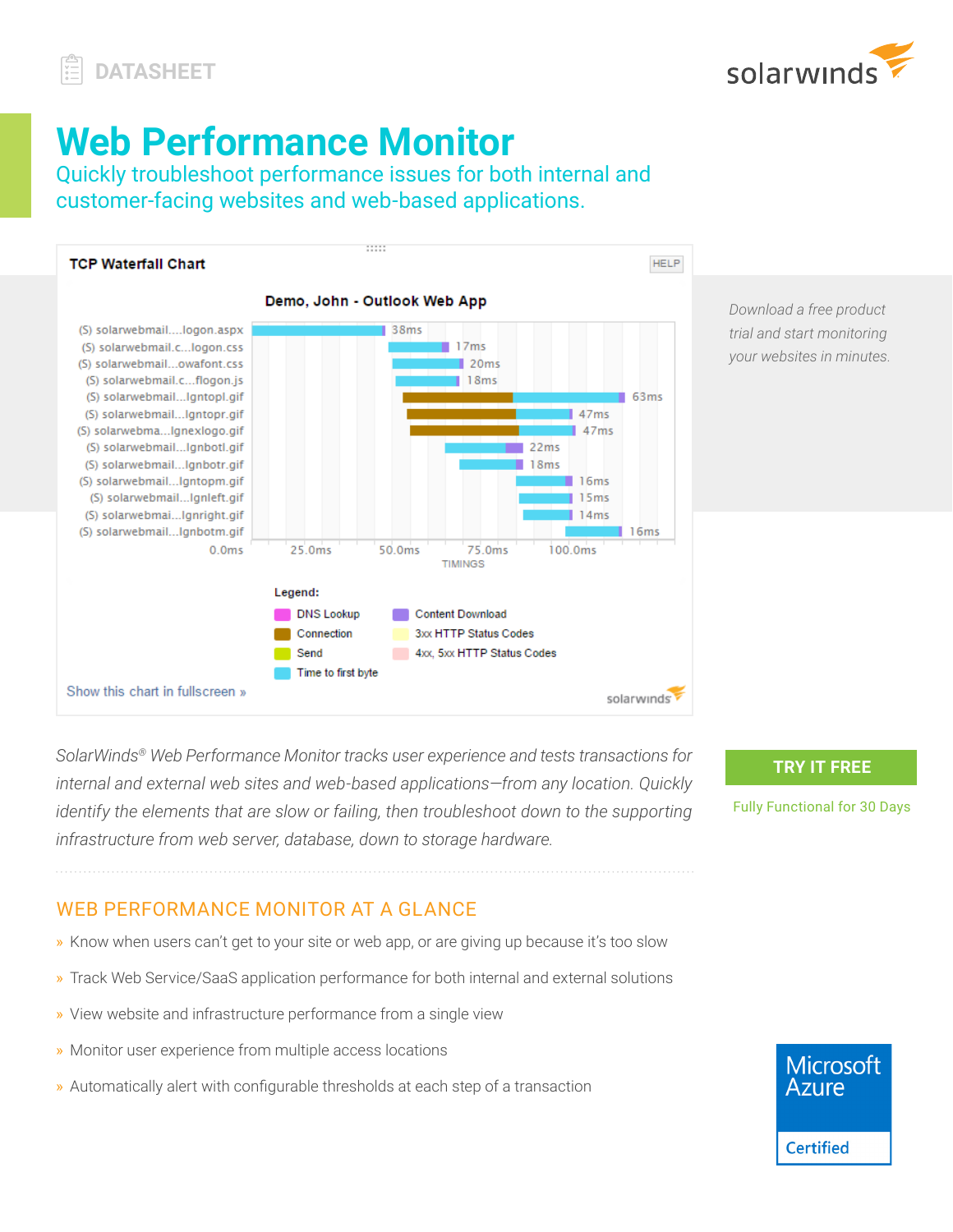## FEATURES

### Monitor Internal, SaaS-Based, and Customer-Facing Web Apps

Easily monitor Web applications such as CRM, supply chain, help desk, and more. Because Web Performance Monitor is installed within your firewall, you can securely monitor internal resources.

### Easy-to-Use Transaction Recorder

Quickly and easily capture how a user interacts with your site or web app with our intuitive recorder—no scripting involved.

## Application Stack Management Dashboard

When used with products like SolarWinds® Server and Application Monitor, you can map the relationship between a transaction or page to its supporting servers, databases, virtual infrastructure, and storage resources. This allows you to see the underlying components and their status.

### Web-based Application Performance

With SolarWinds website monitoring software, you can quickly recognize if web services are causing a slow user experience in your third-party applications.

## Detailed Load-Time Metrics

TCP waterfall charts quickly identify what page elements are taking the most time to load. You can monitor website elements such as HTML, CSS, JavaScript, as well as overall performance, and get notified for incomplete or slow transactions.

## Monitor Transactions from Multiple Locations

Web Performance Monitor lets you monitor transactions from wherever you want, including locations within your firewall or from your Amazon® EC2® instances.

#### Transaction Alerting/Notifications

Set warnings and custom timing thresholds for individual steps and entire transactions. Get notified automatically when a transaction fails.

## Website and Web App Performance Reporting

Web-based reports make it easy to generate quick reports on page load speeds, transaction health, website availability over time.

## **TRY IT FREE**

Fully Functional for 30 Days

 *I was impressed that we were up and running within 30 minutes of downloading the software. I dare anyone to find a product that is as easy to install, set up, integrate, and get into production.*

## "

— Evan Marks, Infrastructure Manager at COCC

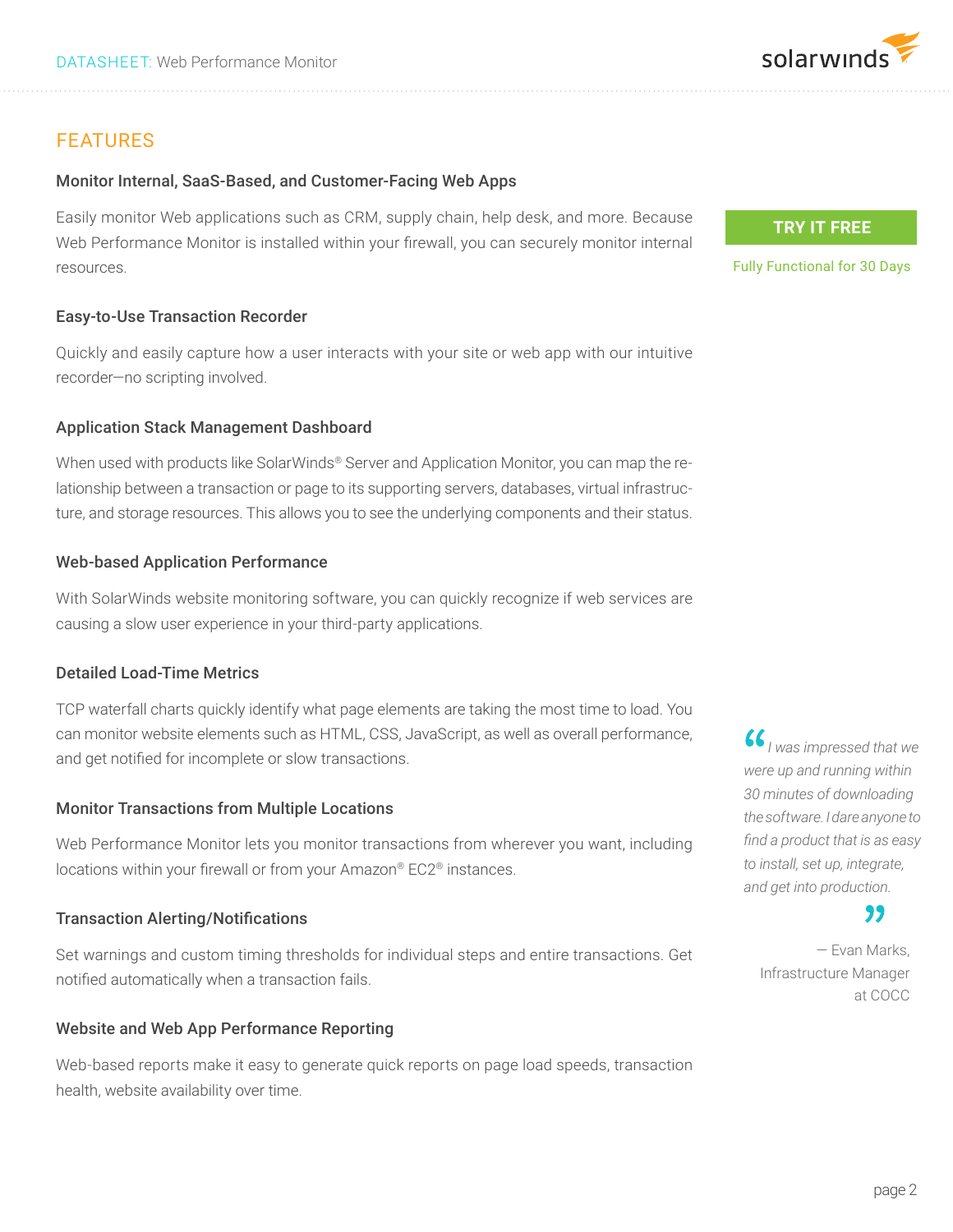

## SYSTEM REQUIREMENTS

| <b>HARDWARE</b>   | <b>MINIMUM REQUIREMENTS</b>                                                        |
|-------------------|------------------------------------------------------------------------------------|
| <b>CPU</b>        | Quad core processor or better                                                      |
| Memory            | 6GB                                                                                |
| <b>Hard Drive</b> | 20GB minimum                                                                       |
| <b>SOFTWARE</b>   | <b>MINIMUM REQUIREMENTS</b>                                                        |
| <b>OS</b>         | Windows Server <sup>®</sup> 2016 or later                                          |
| Database          | <b>On-premises</b>                                                                 |
|                   | SolarWinds supports Express, Standard, or Enterprise versions of the<br>following: |
|                   | · SQL Server <sup>®</sup> 2014, 2014 SP1, 2014 SP2                                 |
|                   | • SQL Server 2016, 2016 SP1                                                        |
|                   | • SQL Server 2017 (including installations on Linux <sup>®</sup> )                 |
|                   | · SQL Server 2019                                                                  |
|                   | <b>Cloud</b>                                                                       |
|                   | Amazon <sup>®</sup> RDS                                                            |
|                   | Azure <sup>®</sup> SQL database, Managed Instance                                  |

*NOTE: The minimum server requirements listed assume default configuration. Significantly increasing the poll rate or statistic collection rate could result in additional load on the server, which may require a larger CPU or additional memory.*

## TRY BEFORE YOU BUY. DOWNLOAD A FREE TRIAL!

At SolarWinds, we believe you should try our software before you buy. That's why we offer free trials delivering full product functionality. Products can be downloaded from the SolarWinds website, and run on-premises in IaaS environments, or deployed in Microsoft®️ Azure® by the [Azure Marketplace.](https://azure.microsoft.com/en-us/search/?q=solarwinds)

**TRY IT FREE**

Fully Functional for 30 Days